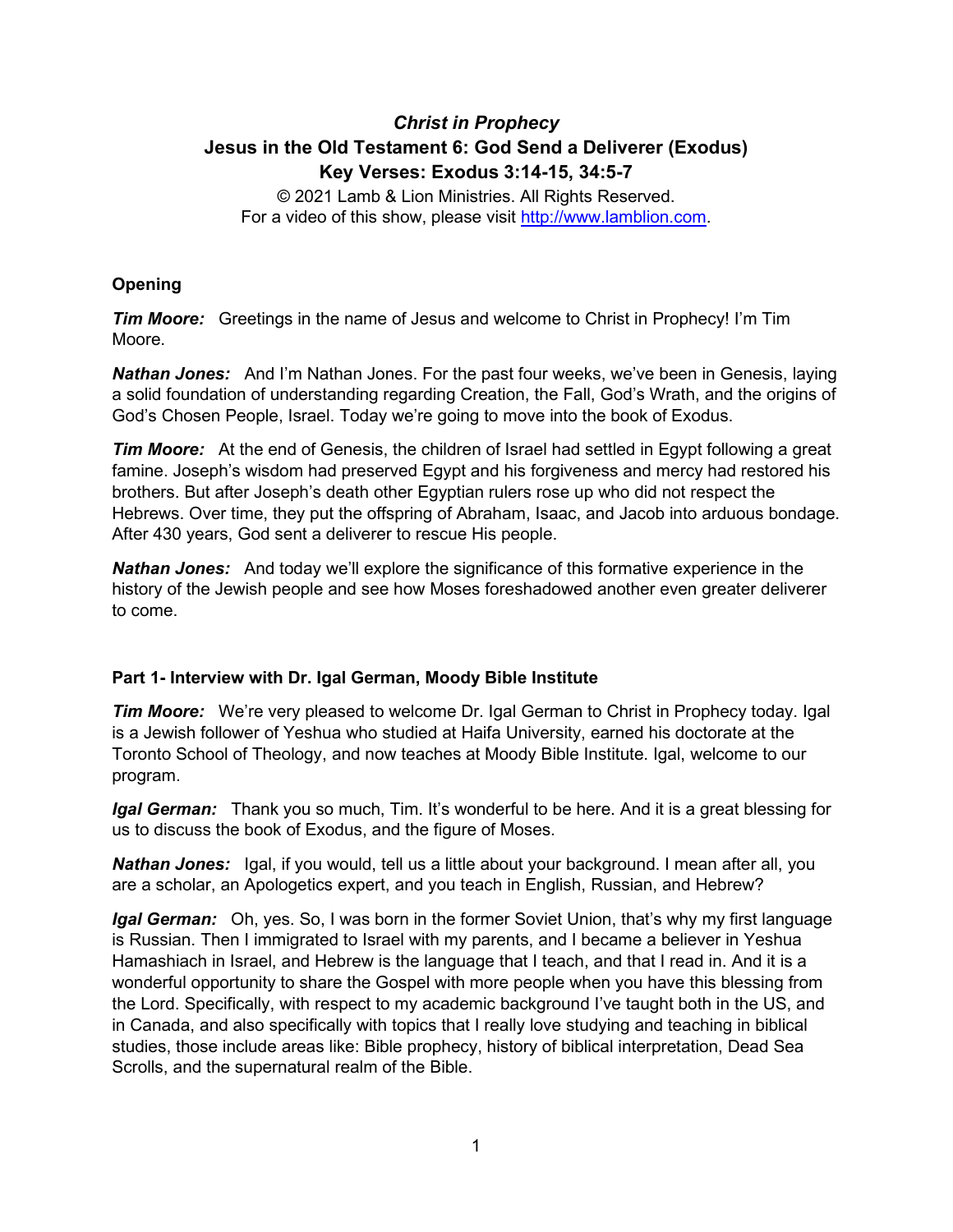**Tim Moore:** Igal, you shared with me earlier that the Lord rescued you from spiritual darkness and gave you a love for His Word. What calling did He place on your life?

*Igal German:* My calling, my vocation, both academically and as a believer, they intervene, and I feel a great need for the Church today to study the Jewish roots of the Christian faith, and actually prepare ourselves for the Second Coming of Christ. And being equipped with solid foundation of the Word of the Lord, and to fan our faith, in what has really been a very challenging times, we all feel it and know it. So, here we are. And the ministry of Lamb & Lion Ministries is great too, I believe, in God's hands to equip the body of Christ in the end times that which we live.

*Tim Moore:* Well, obviously that is our goal as well. Next week we will drill down on the Passover in the course of our study in Exodus, but today we want to focus on Moses. Describe this gifted but very reluctant savior of his people.

*Igal German:* Thank you. Tim, yes, so indeed the whole story of Moses is a story of miracles. We see Moses as a baby that was born in a very risky time. And the hand of the Lord was right over him, right from the beginning when he was conceived. And his calling is a unique calling to be not just a man of God but be as a mediator between God and the nation of Israel. So, we see that sometimes God can wait for years before He really uses us as tool in His hands. So, that is what we actually see with the story of Moses; his life is not just a life of an ordinary man, I would say that he is a real hero. And both with his limitations, his shortcomings, but he is a man of faith, a man who God really loved, cherished, and used as a vessel of glory, in a time of a great need, and real suffering for the people of Israel.

So, I would say that on the one hand we see Moses as a very gifted man, in the sense that he was a humble person. Yes, he fell, like we all do. But I do see that Moses was that kind of a person who actually depended on God. He knew that he truly, the Lord is his true fortress, and his true Lord. That's basically a great example for us, right? We live in a time when you lose hope, right? You don't know where to go. People give up even their faith. Churches are getting emptied, given the current situation. But here we have Moses, here we have the book of Exodus, the second book of the Bible given by the Holy Spirit to instruct us and to provide us with the spiritual strength and direction we need in our times.

*Nathan Jones:* Well, very true, Igal. You said that Moses was just a man, and unlike Isaiah who encountered God's throne room in Heaven, and he said, "Here I am, send me," Moses was just the opposite, right? He said, "Here I don't want to go, send anybody else but me!"

*Igal German:* Exactly. Exactly. So, interestingly in the Hebrew Bible we see different prophetic patterns. So, while this prophetic patterns is that of Moses. So, Moses was reluctant to accept the calling from the Lord to go and lead the people of Israel from Egyptian bondage. So, the book of Exodus is a real historical account, it's not a myth, it's not a legend, it's a true revelation about God working with us weak humans, but yet, through us He is able to accomplish His will in a perfect way.

So, interestingly we see that Moses was not alone in that kind of a category in the Hebrew Bible. We see other people like Gideon, a biblical judge, we see prophets like Jeremiah and Ezekiel who actually would hesitate and say, "No, Lord not me, but someone else. I am not the right person to do this job." But again, we see the merciful hand of the Lord, over them, guiding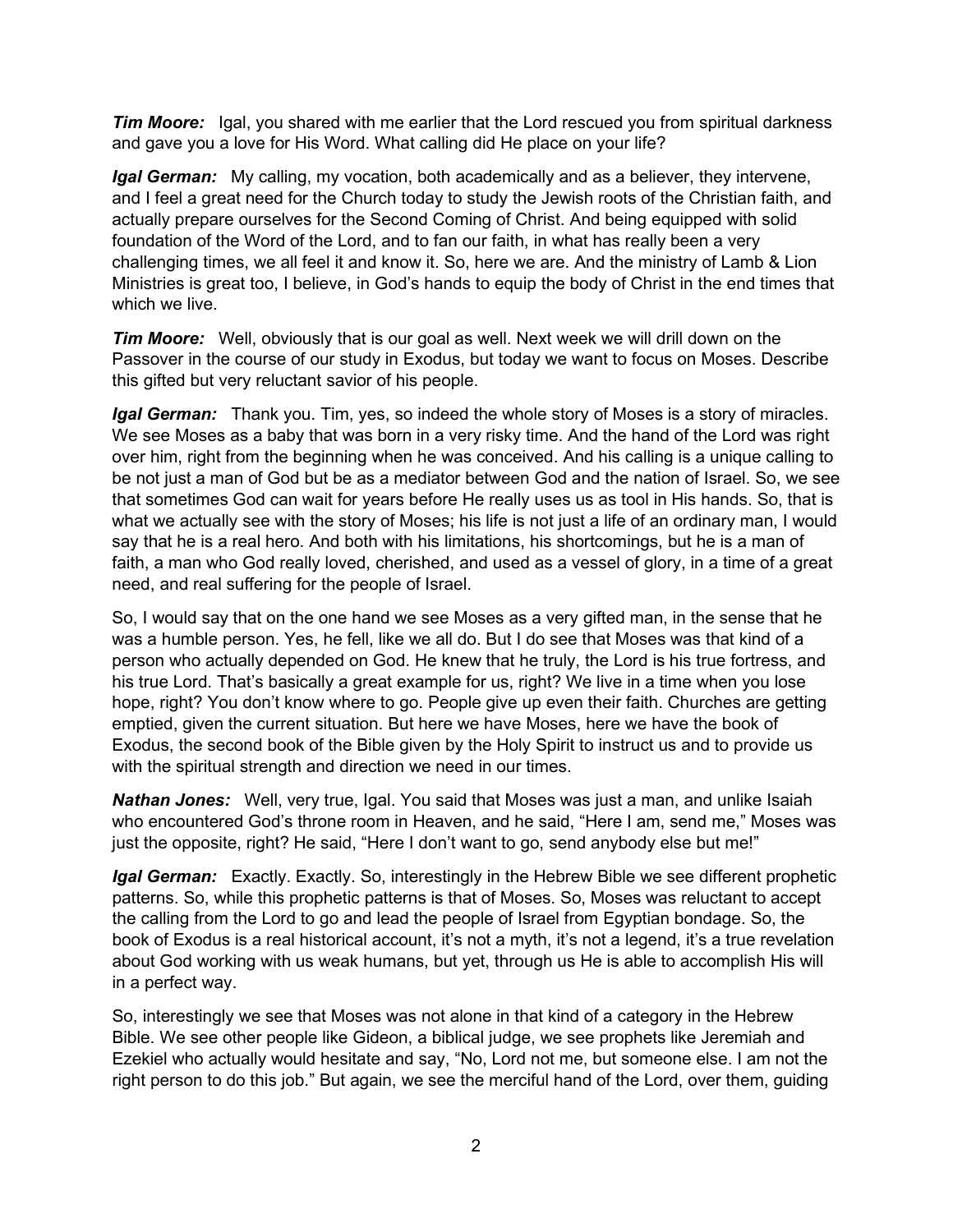them, equipping them, correcting them, and giving them what they need in order to carry this great mission of their life.

And I would say here we have a great lesson for us as believers, we might feel that we are inadequate for ministry. We all have our weaknesses and limitations, sometimes we suffer from some kind of depression, or we do not know where to go, we don't find all the answers. But here we have the Lord, the God of Israel, Yahweh is here with us, just like He was with Moses, with Gideon, with Jeremiah, or Ezekiel. So, let us be encouraged, and be of good cheer.

*Tim Moore:* That's a beautiful and encouraging sentiment, Igal. It always seemed odd to me that although the Children of Israel cried out to God, groaning about their bondage and suffering, Moses was afraid that they would not embrace his offer of deliverance. And when Pharoah responded to Moses by demanding increased labor, they turned on him, Moses. But when the going seemed to get tough even during the exodus itself, they were ready to go back into bondage. Was that a form of Stockholm Syndrome, where a victim identifies more with their captor than with their rescuer?

*Igal German:* Yeah, so just like you said, Tim, I think that we have some kind of a spiritual Stockholm Syndrome playing out in their lives. So, it is not just some kind of an emotional situation. Yes, of course emotions and feelings are involved in this. But I think it was some kind of spiritual bondage, they felt the need to go back to those who were actually their captors. The Bible says clearing in the Book of Exodus that their lives were very, very hard, it was bitter. Right? And that's why actually the Jewish people eat maror, when they celebrate the Passover, because it is bitter. So, their life was really bitter. But we see that somehow they were still attracted to their past, so, it is some kind of a Post Traumatic Spiritual Syndrome.

And people who, for example left abusive churches, or pseudo-Christian cults sometimes they might feel something similar to the people of Israel, and it's a mix of guilt and spiritual oppression, and there are other spiritual factors that actually try to bring that person back to his house of bondage. But let us be encouraged, the Lord Jesus Christ said, "That the truth will set us free." So, we have the truth, Yeshua, Jesus Christ, the king of the Jews, the king of the world, and He offers us Himself to comfort us, and never bring us back from the place from which He delivered us. So, it's not like that's just people who are addicted to drugs, or alcohol, or porn, sometimes it is a spiritual addiction and people struggle with it. So, we have to rely on the Lord. We have the Bible. We have to pray. We have to persist in fasting and prayer, in fellowship with other believers, asking the Lord to deliver us from any kind of spiritual syndrome, like the one that took place in the lives of ancient Israel.

*Nathan Jones:* Well said. We know Moses got definitely frustrated with all the whining and complaining of the Israelites. But, when God tested Moses, and proposing to wipe out the Jews and start all over again with Moses and his offspring, this selfless deliverer offered himself as a substitute for them, even to the point of death and being willing to be written out of God's book.

*Igal German:* Yes, I would say it is one of the most dramatic high points in the book of Exodus, we find this in chapter 32 of Exodus. And the whole story that is recorded in this episode is an amazing testimony of Moses' heart towards His people, the people of Israel. So, Moses learned to love the people of Israel just like God. Of course, he was imperfect, he was a man, he was sinful, but he had the love of the Lord was imprinted into his heart for the sake of his people Israel. They were weak. They were fragile. They were sinful. They had that kind of spiritual syndrome taking them back into Egypt. But here we go we have Moses as Israel's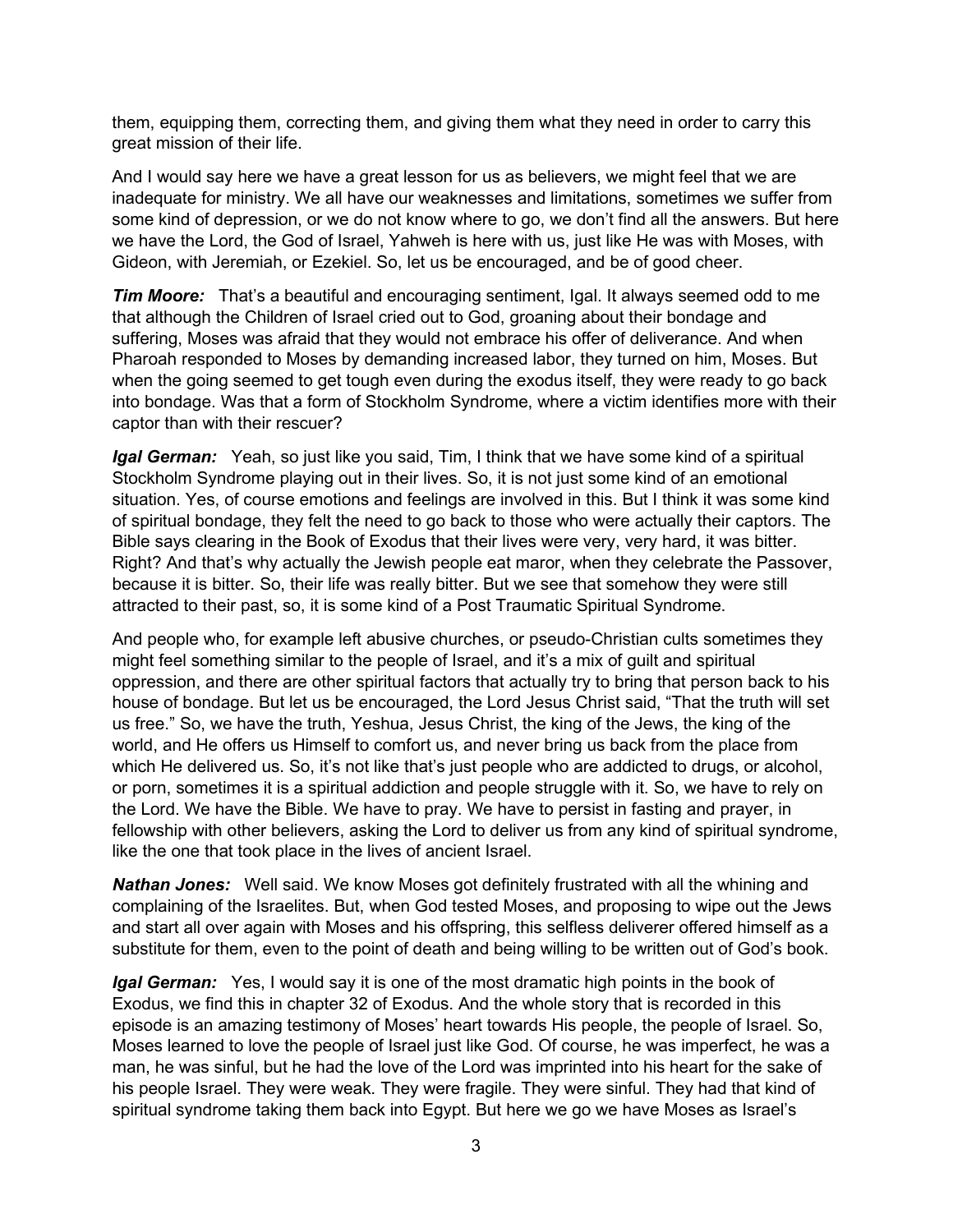intercessor, standing in the gap on behalf of the people of Israel, and pleading with the Lord, "Lord, don't do that. Don't kill them. Don't destroy them. I'm ready to be that kind of sacrifice on their behalf." So, in that sense we do see Moses as a great man of faith, as the one who is ready to sacrifice himself in the honor of love for his own countrymen.

And it reminds me of Paul's words that we find in Romans. I just want to quote a few verses, if you don't mind from Romans 9, where we find Paul actually saying very similar words about himself and about his commitment to the Lord and the people of Israel. So, we read the following in Romans 9:1-3, and I will be reading from the ESV translation, "I am speaking the truth in Christ—I am not lying; my conscience bears me witness in the Holy Spirit—that I have great sorrow and unceasing anguish in my heart. For I could wish that I myself were accursed and cut off from Christ for the sake of my brothers, my kinsmen according to the flesh."

So, here we have Paul acting just like Moses. We see those two men of faith. And then of course the greatest man, who is God in the flesh, Yahweh in the flesh, the Lord Yeshua Hamashiach, the Lord Jesus Christ is the greatest expression of love towards the Jewish people, and the whole world. Praise His name.

*Tim Moore:* Ok, Igal, we've danced all around the obvious: So, how does Moses foreshadow the Messiah?

*Igal German:* Oh, we can think of many examples, Tim, of course we have some time limitations for our conversation. But we can think even right from the beginning, from Exodus chapters 1-2 we see that Moses was a baby who was a risk, the king, pharaoh, wanted to kill him. There is similar that we see with Jesus, right? Herod the Great wanted to kill Him. Right? That is one very clear example. We know that both were hidden from an evil king; Herod and Pharoah.

The next example, we know that Moses became a great prince of Egypt; Jesus is the Prince of Peace, Sar Hashalom, like in the biblical text of Isaiah chapter 9. We know that both Moses and Jesus, Yeshua saved women at the well. We know the story of Moses saving women from their oppressors in Exodus chapter 2, and how Yeshua, Jesus saved the Samaritan woman at the well of Jacob in John chapter 4.

We know that both served as shepherds. We know that Moses became a shepherd before the Lord called him to be a deliver in Exodus chapter 3. Likewise, we know that the Lord Jesus Christ, Yeshua Hamashiach is our great and good shepherd. So, I could go on and on with more examples. But I believe that Moses is a great messianic type of Yeshua from Nazareth.

*Nathan Jones:* Igal, why don't we look at Moses from another angle. Where does he fall short? I mean after all demonstrating even in his failings the contrast between the prefigure and the actual Messiah? What do you think?

*Igal German:* Oh, yeah, definitely. We know that Moses fell short of God's standards, like we all do. It is very clear that Moses was a sinner. He was born to sinful parents, although he was from the tribe of Levi, or in Hebrew Lévi. We know that Moses killed another man in his early life. Next we know Moses even lost his temper when he disobeyed the Lord in the Book of Numbers chapter 20. So, we have various other examples when Moses fell short.

But what I love about Moses as a great man of God, that despite the fact that he was fallen, the Lord would come to him and actually make him stand up again. He would actually raise a great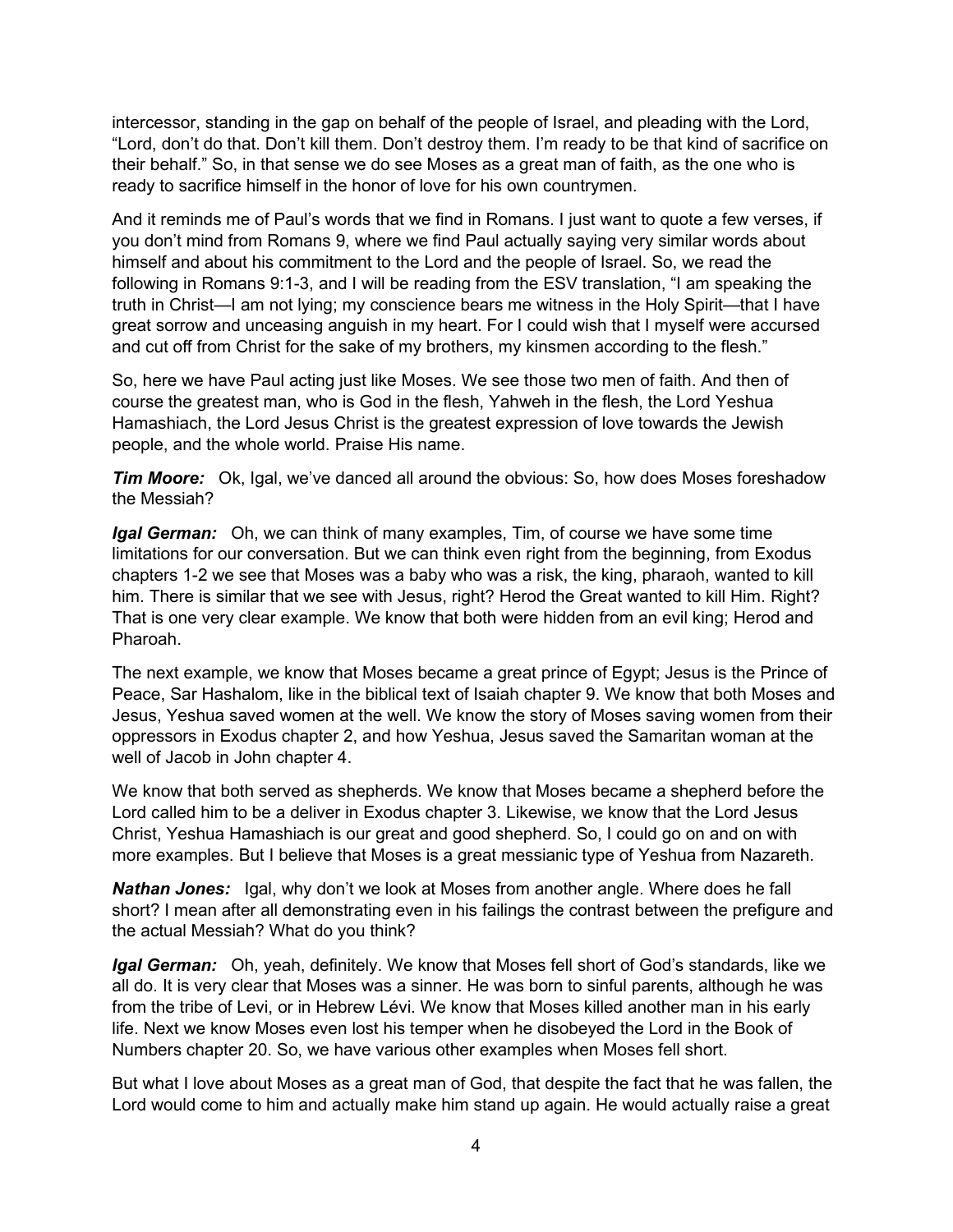man of God. To the extent that the book of Deuteronomy chapter 18 prophesies about a forthcoming deliverer that will be like Moses. So, despite his failings, despite the fact that the Lord did not allow Moses to enter into the Promised Land, and he died on Mount Nebo, or Nĕbô in Hebrew in Jordan, not as in Jordan River, and entering the Promised Land. Despite all of that we see Moses as a great man of faith. And even in the New Testament we see two men of God appearing on the Mount of Transfiguration alongside with Yeshua. Who were those two men? Moses and Elijah. Moses representing the Torah, and Elijah representing the prophets. So, here we have those two men of God standing nearby the Lord Jesus Christ in His glorified state. Praise the Lord for this testimony.

*Tim Moore:* You know one episode actually demonstrates very powerfully that Moses was not the perfect Deliverer to come. When God's Shekinah Glory filled the Tabernacle, Moses was not able to enter the tent of meeting. The Lord's presence was simply too holy.

*Igal German:* Yes, definitely, we have this recorded in Exodus chapter 40, it is written in there that Moses could not enter the Tent of Meeting, or "Ohel Moed," that's how we find this expression in Hebrew, in chapter 40. And interestingly we don't find a specific reason why the Lord is not allowing Moses to enter this Tent of Meeting in Exodus chapter 40. We don't know for sure why. But I believe that the presence of the Lord, God's Kavod, God's Shekinah, His presence was so heavy, it was so tangible, it was so real, that no man could withstand it. And we do find some other biblical episodes like this in the books of the Hebrew Bible with priests who would enter into the presence of the Lord, but they could not physically stand on their feet. So, something similar happens here.

*Nathan Jones:* Well, thanks be to God, that have an Intercessor who is with the Father and intercedes for us ongoingly. Well, to shift gears, Igal, some things never change, right? People in general and many Jews in particular reject the Deliverer sent by God to this day. They are content to live in bondage to sin instead of accepting His offer to be released from captivity.

*Igal German:* Yes, definitely. And it is nothing new. Right? We know that the prophet Jeremiah states in chapter 17, verse 9, about the deceitful heart, of all of us, we are all wicked in God's eyes. We are sinful, right? People who do not know the Lord they live under the bondage of Satan, the prince of the air, Ephesians 2. And it also applies to the Jewish people, in that sense they are no different. But it is wrong to presume that Jews are the scapegoat, or the bad guys. It is not the biblical perspective. We see, that yes, they have fallen short, but God still loves them.

So, the Bible does not give us any reason to hold, or to subscribe to Replacement Theology. And we have to remember something very important that Paul writes in 2 Corinthians, I just want to refer to this text, 2 Corinthians chapter 3, it is a very important passage, it actually answers your question in a very direct way. Second Corinthians 3:14-16, if you don't mind. You can see that Paul speaks of the Jews, about the people of Israel who are not believers in Yeshua yet. He says, "But their minds were hardened. For to this day, when they read the old covenant, that same veil remains unlifted, because only through Christ is it taken away. Yes, to this day whenever Moses is read a veil lies over their hearts. But when one turns to the Lord, the veil is removed." Hallelujah! Praise be to the Lord! The veil is removed. The Lord removed the veil from my heart, from my eyes. And it happens with so many other Jewish people today, and of course others from the nations. And it is the power of the Holy Spirit working in our world. Praise be to the One true living God of Israel, Father, Son, and Holy Spirit.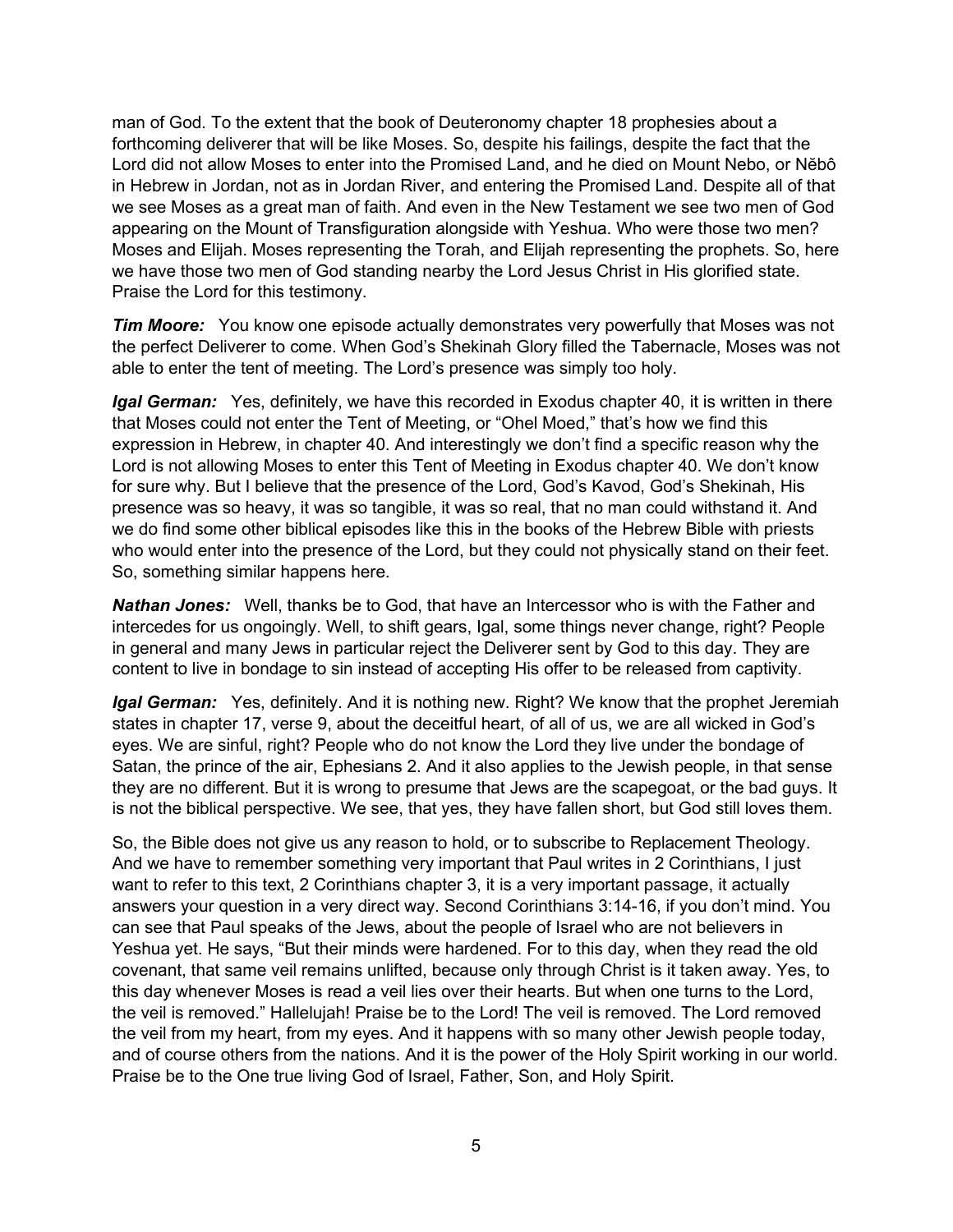And we see that the Church has a very important mandate from the Lord, that sometimes is forgotten. In Romans 11:11, you read the following words of Paul, I'll just mention this verse very quickly. Paul asks the following question, "So I ask, did they stumble in order that they might fall? By no means! Rather, through their trespass salvation has come to the Gentiles, so as to make Israel jealous." So, every Christian, every Bible believer, every born again believer has a mandate from the Lord Himself, he has to provoke Israel to jealously, not to provoke them to hardness, to anger, not to provoke them to bad feelings, thinking that all Christians are anti-Semites, God forbid. But let us provoke them to jealously that people will look at those believers from the nations and say, "Yes, they believe in our God, and they want to be just like them."

*Tim Moore:* Well, we agree absolutely. God does not love any of us because we deserve it, but because of His great love. But we did not yet touch on Moses' encounter with the burning bush. From a Messianic perspective, which person of God was Moses talking to on Mount Horeb? And whose Shekinah Glory descended on Mount Sinai, proclaiming His Name to Moses?

*Igal German:* Tim, those are excellent deep theological questions, so I will try to answer them in a very short, concise way. According to Exodus, for example in chapter 24, we read that Moses, Aaron, and Nadab, and Abihu, and the seventy elders, they were able to see the God of Israel. So, the text is very clear. Some say that it is the One God, Elohim--, who is Father, Son and Holy Spirit. It is also very likely that we have a Christophany right there, a revelation of the second person of the One God, Yeshua Hamashiach, Jesus Christ before His First Coming. So, it is very likely that Exodus 24, and Exodus 3, and 34 describe or narrate a Christophany, an appearance of God in the second person of Yeshua, before His First Coming, before He, the Word became flesh. So, it is a great topic for another discussion, I would like to unpack it, God willing in the future.

*Tim Moore:* Igal, we are so grateful for your insights today. Please join us again on Christ in Prophecy sometime soon.

*Igal German:* Thank you, so much, Tim. I truly enjoyed our conversation. God bless you abundantly, as well as the whole ministry of Lamb & Lion Ministries. God bless you.

*Tim Moore:* Thank you.

#### **Part 3- How Then Shall We Live? We All Like Sheep Have Gone Astray**

*Nathan Jones:* God is always faithful to His covenant. He heard the groanings of the Children of Israel in bondage in Egypt and raised up a deliverer. Through Moses He displayed His power over the Egyptian gods and compelled Pharoah to let His people go.

But as we discussed on today's episode, the Hebrew children soon grew discontented with their freedom from bondage. Almost immediately they began to grumble against Moses and against God, insisting that they were better off in Egypt.

It's hard for us to understand such ingratitude and foolishness. And yet, that is a characteristic common to our race. We all like sheep go astray, wandering away from the God who saves us and drifting back towards our former life of sin.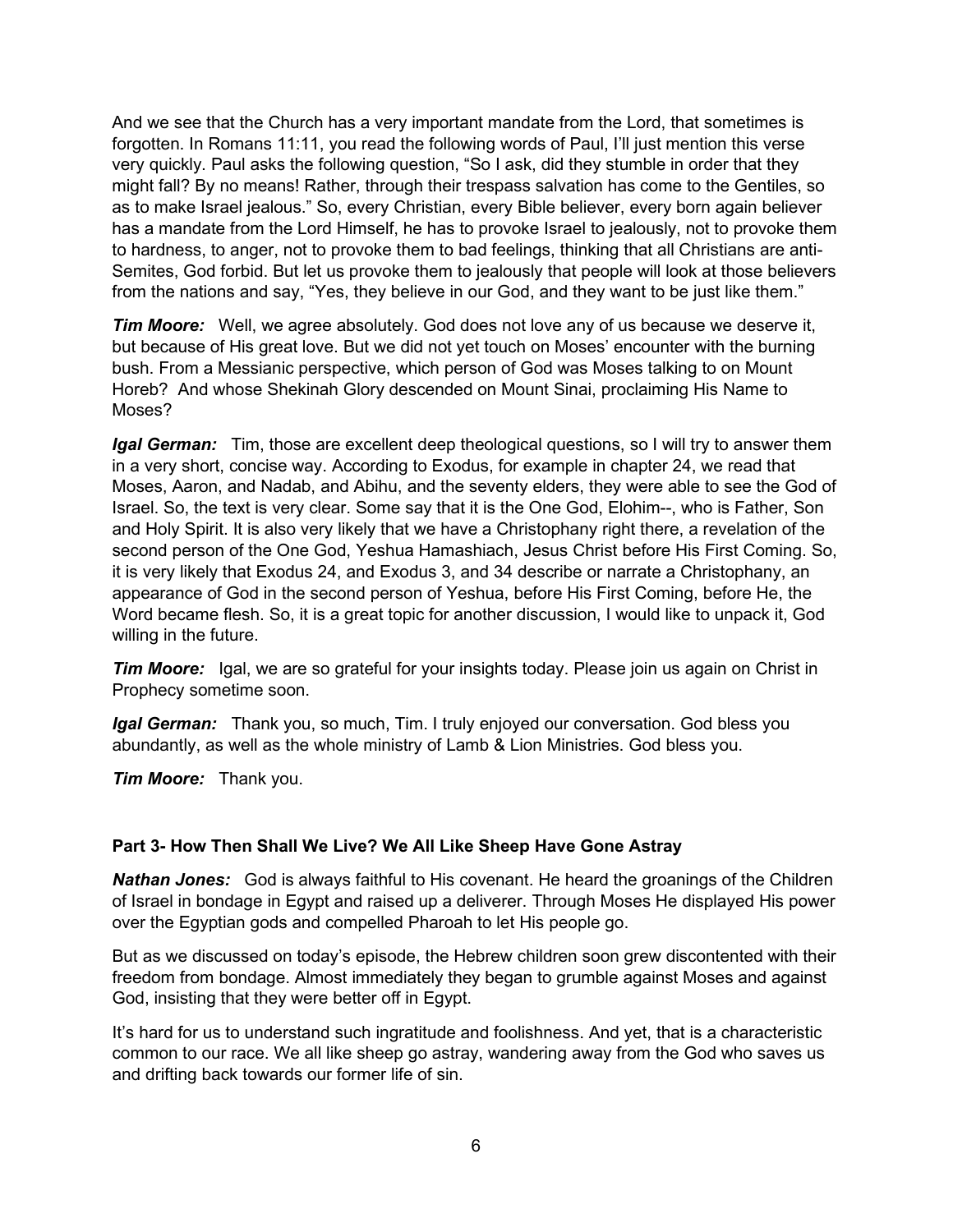Too often, we read Old Testament accounts and imagine people living in a culture far different from our own, and in a bygone age thousands of years removed from us today. But as the writer of Ecclesiastes wrote, there is nothing new under the sun. Our technology and speed of travel may be more advanced, but the human condition has not changed: we all still sin, and men tend to forget God.

Recognizing our tendency to wander away from our Great Shepherd, Isaiah foreshadowed the great cost He would pay to bring us into His fold: "But the LORD has caused the iniquity of us all to fall on Him."

Jesus said, "My sheep hear My voice, and I know them, and they follow Me; and I give eternal life to them, and they will never perish; and no one will snatch them out of My hand."

Don't let the cacophony of the world drown out the voice of the Good Shepherd as He leads you to His Promised Land.

### **Part 4**

*Nathan Jones:* You know, Tim, I don't think I am going to look at Moses in the same light again. I mean after all once you know what you are looking for His whole life foreshadows the life of the coming deliverer.

*Tim Moore:* I agree. I had not even considered the attempt to kill all the Jewish baby boys, or Moses' life being preserved in an Egyptian home, or his interaction with women at a well in Midian. There are so many parallels that jump off the page once you begin to look for Jesus Christ throughout Scripture.

*Nathan Jones:* Well, that's right. We hope that this overview of God's intercessor for the Children of Israel has opened the eyes of your heart to see Jesus. And we hope that reading Exodus once again, looking for Jesus, was an exercise that has already paid dividends for you.

**Tim Moore:** Nathan already told you in our introduction that Exodus begins 430 years after the children of Israel settled in Egypt. Its narrative follows the Hebrew nation as Moses led it out of bondage to Egypt, through the Red Sea, and into the Wilderness, where they learned to obey and depend on God.

All told, we would place the events of Exodus somewhere about 3,500 years ago, approximately 1447 BC. We'll remain in that timeframe as we move into Leviticus, Numbers, and Deuteronomy in the weeks to come, all covering lessons that transpired during the life of Moses.

*Nathan Jones:* And Regarding our Key Verse, we are going to pick two again today: Exodus 3:14-15 and 34:5-7. These two passages represent God's revelation of Himself in the form of His own Name, and because 34:5 says that God stood next to Moses, it is quite likely that it was none other than Jesus, the manifestation of the invisible God, that Moses saw and spoke with.

*Tim Moore:* You know, Nathan, today's episode of "Christ in Prophecy" is very special for another reason.